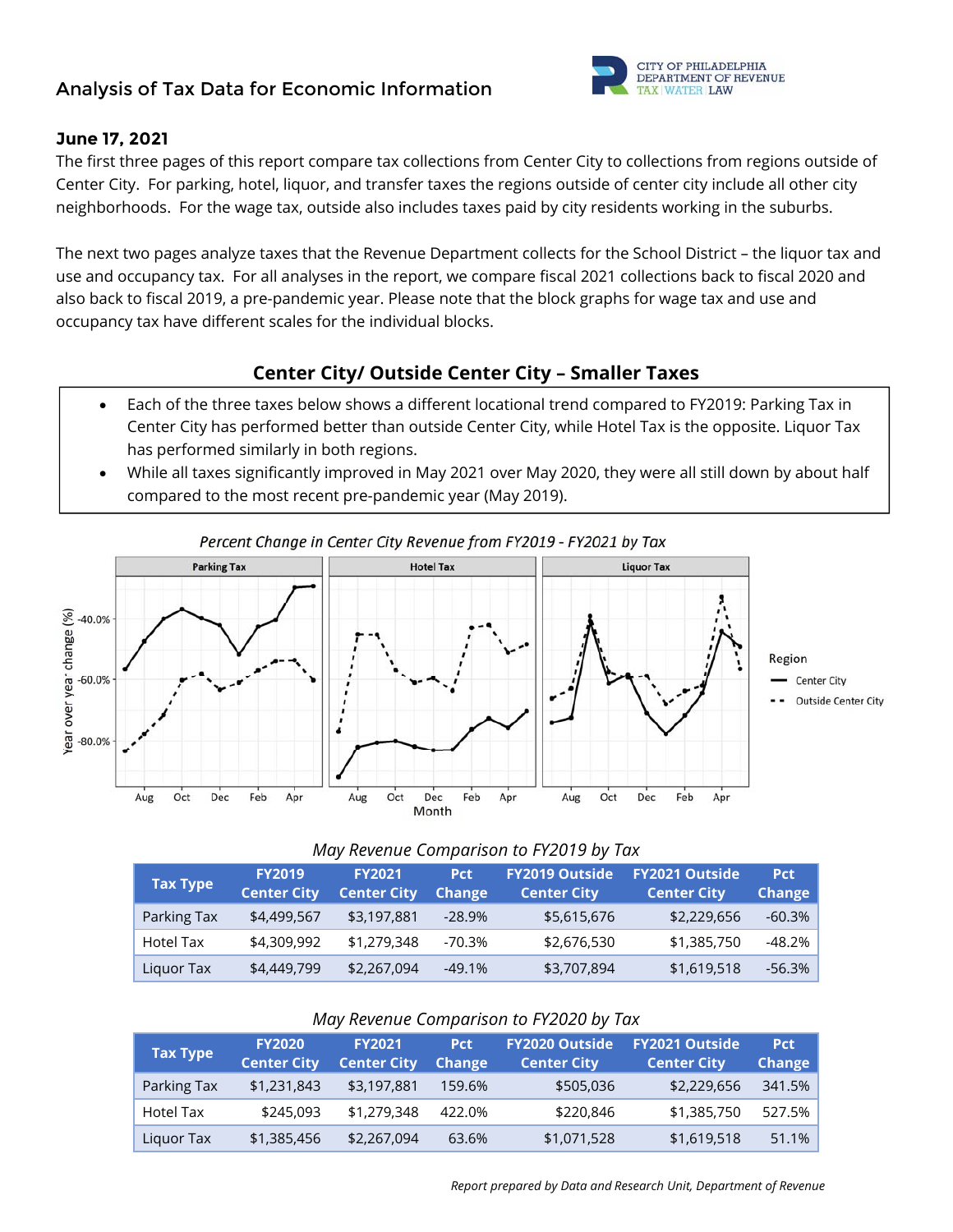

# **Center City/ Outside Center City - Wage Tax**<sup>1</sup>

- For Center City, Wage Tax collections were down fiscal year to date 20.8% compared to FY2019 and 23.0% compared to FY2020; outside Center City, collections were down 4.9% and 8.9%, respectively.
- For May, Center City Wage Tax collections were down 39.3% compared to FY2019 and down 13.5% compared to FY2020; outside Center City, collections were down 16.2 and up 0.5%, respectively.
- Compared to FY2020, the top four industries (Health and Social Services, Government, Professional Services, and Education) are down 23.0% fiscal year to date in Center City and 8.9% outside Center City. Compared to FY2019, these industries are down 20.8% in Center City and 4.9% outside Center City.



## *Percent Change in Wage Tax from FY2019 – FY2021 by Industry*



Note: This chart only shows businesses with a location, and does not include about 22% of revenue not associated with a business location.

<sup>1</sup> July, October, and January data includes quarterly payments processed late. Business location data is provided by some businesses which is supplemented by manual research and may contain inaccuracies. For businesses that have a Philadelphia and non‐Philadelphia location, the Philadelphia location is weighted more heavily by a factor of three. The "Outside Center City" designation includes suburban locations. Manufacturing includes headquarter offices and factories.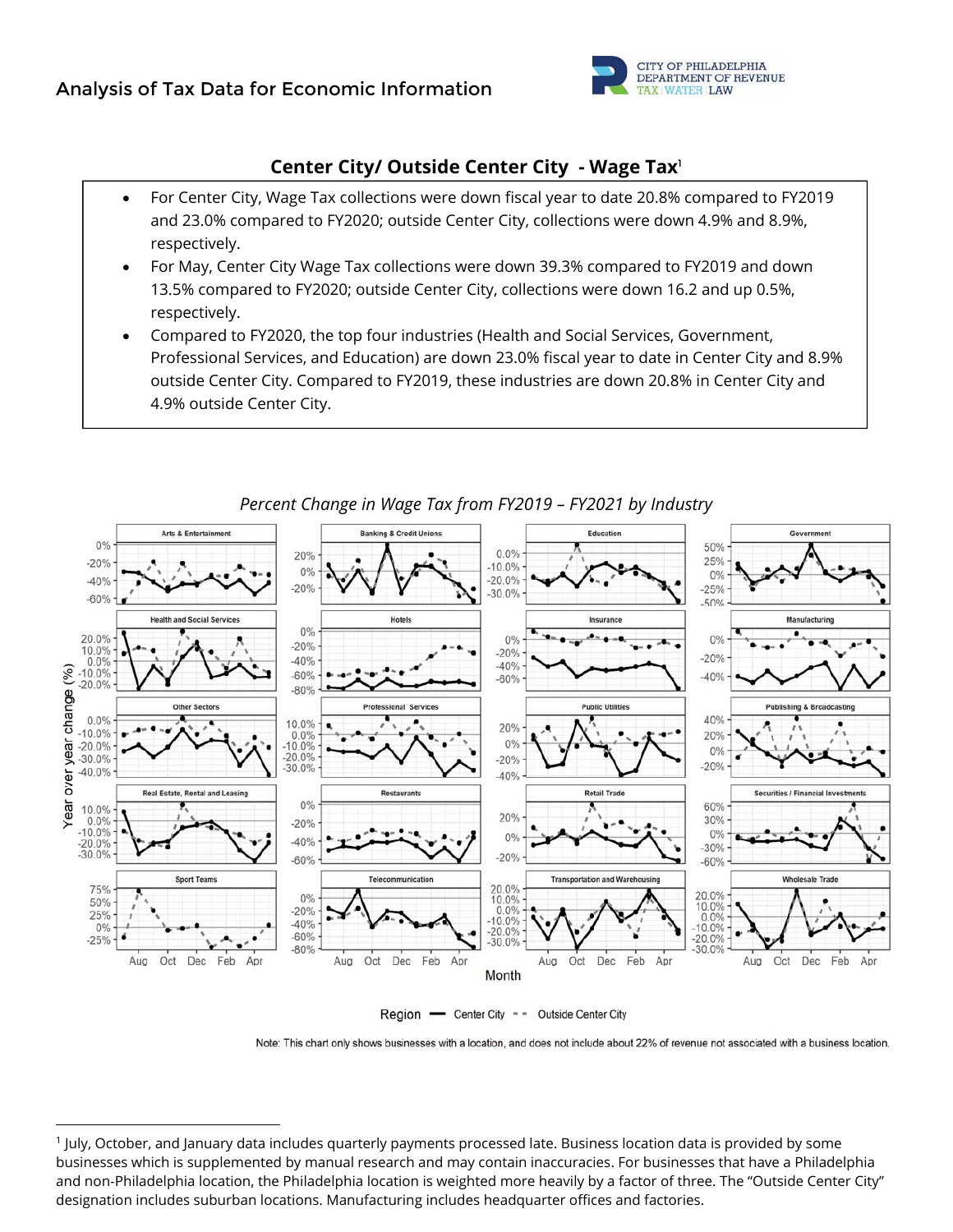# **Analysis of Tax Data for Economic Information**



*Top-level Industry Breakdown – Fiscal Year to Date (July to May) – Wage Tax Revenue (in millions) 2*

|                                            |               |               | <b>Center City</b> |                                              | <b>Outside Center City</b>     |               |               |               |                                       |                                |  |
|--------------------------------------------|---------------|---------------|--------------------|----------------------------------------------|--------------------------------|---------------|---------------|---------------|---------------------------------------|--------------------------------|--|
| Industry                                   | <b>FY2019</b> | <b>FY2020</b> | <b>FY2021</b>      | <b>Pct</b><br><b>Change</b><br><b>FY2019</b> | Pct<br>Change<br><b>FY2020</b> | <b>FY2019</b> | <b>FY2020</b> | <b>FY2021</b> | <b>Pct</b><br>Change<br><b>FY2019</b> | <b>Pct</b><br>Change<br>FY2020 |  |
| <b>Education</b>                           | \$12          | \$11          | \$9                | $-18.7\%$                                    | $-16.6%$                       | \$160         | \$167         | \$132         | $-17.2%$                              | $-20.8%$                       |  |
| <b>Finance &amp; Insurance</b>             | \$92          | \$95          | \$64               | $-30.0%$                                     | $-32.3%$                       | \$50          | \$52          | \$48          | $-2.6%$                               | $-6.8%$                        |  |
| Government                                 | \$28          | \$29          | \$29               | 2.9%                                         | 2.1%                           | \$66          | \$69          | \$69          | 4.1%                                  | 0.3%                           |  |
| <b>Health and Social Services</b>          | \$85          | \$85          | \$80               | $-6.1%$                                      | $-5.2%$                        | \$255         | \$267         | \$264         | 3.5%                                  | $-1.4%$                        |  |
| <b>Hospitality &amp; Entertainment</b>     | \$37          | \$37          | \$19               | $-50.4%$                                     | -49.2%                         | \$59          | \$58          | \$44          | -25.4%                                | $-25.1%$                       |  |
| <b>Manufacturing</b>                       | \$10          | \$10          | \$6                | $-38.9%$                                     | $-38.7%$                       | \$86          | \$97          | \$81          | $-5.6%$                               | $-16.0%$                       |  |
| <b>Other Sectors</b>                       | \$54          | \$56          | \$43               | $-19.5%$                                     | $-23.1%$                       | \$109         | \$111         | \$100         | $-8.6%$                               | $-10.2%$                       |  |
| <b>Professional Services</b>               | \$137         | \$144         | \$111              | $-18.5%$                                     | $-22.6%$                       | \$53          | \$57          | \$53          | 0.8%                                  | $-6.5%$                        |  |
| <b>Publishing &amp; Telecommunications</b> | \$60          | \$65          | \$41               | $-30.8%$                                     | $-36.5%$                       | \$14          | \$14          | \$11          | $-16.8\%$                             | $-16.5%$                       |  |
| <b>Retail Trade</b>                        | \$19          | \$19          | \$18               | $-7.0%$                                      | $-7.0%$                        | \$69          | \$70          | \$74          | 6.5%                                  | 5.4%                           |  |
| <b>Transportation and Warehousing</b>      | \$11          | \$11          | \$10               | $-9.1%$                                      | -5.0%                          | \$40          | \$41          | \$37          | -7.8%                                 | $-9.2%$                        |  |
| <b>Total Wage Tax</b>                      | \$545         | \$561         | \$432              | $-20.8%$                                     | $-23.0%$                       | \$960         | \$1,003       | \$914         | $-4.9%$                               | $-8.9%$                        |  |

*Note: Total Wage Tax does not include about 22% of revenue not associated with a business location.* 

# **Center City/ Outside Center City - Real Estate Transfer Tax**<sup>3</sup>

- Houses and Condos have followed a similar pattern both inside and outside of Center City and haven't performed too dissimilarly in their current fiscal year to past fiscal year collections ratio. Overall, condo collections seem to be performing a little stronger outside of Center City, while House collections seem to be a little stronger in Center City.
- The condo market is much bigger in Center City compared to outside Center City, both in terms of Transfer Tax revenue and in terms of number or sales. The market for houses, however, is the reverse; the tax revenue and the number of sales are both much higher in outside Center City than in Center City.

|               | <b>House and Condo Transfer Tax Collections for Center City</b> |             |             |           |           |                         |             |          |           |           |           |          |           |           |              |         |
|---------------|-----------------------------------------------------------------|-------------|-------------|-----------|-----------|-------------------------|-------------|----------|-----------|-----------|-----------|----------|-----------|-----------|--------------|---------|
|               |                                                                 |             |             |           |           | <b>Local Tax Amount</b> |             |          |           |           |           |          | of Sales  |           |              |         |
|               |                                                                 |             | Condo       |           |           |                         | House       |          |           |           | Condo     |          |           |           | <b>House</b> |         |
| <b>Fiscal</b> | <b>FY19</b>                                                     | <b>FY20</b> | <b>FY21</b> | % Change  | <b>FY</b> | <b>FY20</b>             | <b>FY21</b> | %        | <b>FY</b> | <b>FY</b> | <b>FY</b> | %#       | <b>FY</b> | <b>FY</b> | <b>FY</b>    | %       |
| Quarter       |                                                                 |             |             |           | 19        |                         |             | Change   | 19        | 20        | 21        | Change   | 19        | 20        | 21           | Change  |
| Quarter1      | \$6                                                             | \$7         | \$4         | $-52.3%$  | \$9       | \$9                     | \$10        | 8.4%     | 505       | 504       | 400       | $-26.3%$ | 759       | 740       | 745          | $-1.9%$ |
| Quarter2      | \$5                                                             | \$5         | \$6         | 12.4%     | \$8       | \$7                     | \$10        | 24.7%    | 379       | 403       | 460       | 17.6%    | 680       | 667       | 794          | 14.4%   |
| Quarter3      | \$6                                                             | \$5         | \$3         | $-88.2%$  | \$6       | \$8                     | \$8         | 22.1%    | 440       | 373       | 266       | $-65.4%$ | 592       | 683       | 592          | 0.0%    |
| <b>April</b>  | \$2                                                             | \$2         | \$0.2       | $-662.5%$ | \$3       | \$3                     | \$3         | $-10.2%$ | 131       | 121       | 21        | $-523%$  | 242       | 186       | 224          | $-8.0%$ |

#### **(Amounts in Millions; %Change from FY19)**

|                 | <b>House and Condo Transfer Tax Collections Outside of Center City</b> |             |             |          |             |                         |              |         |             |           |           |          |             |              |              |           |
|-----------------|------------------------------------------------------------------------|-------------|-------------|----------|-------------|-------------------------|--------------|---------|-------------|-----------|-----------|----------|-------------|--------------|--------------|-----------|
|                 |                                                                        |             |             |          |             | <b>Local Tax Amount</b> |              |         |             |           |           |          |             | # of Sales   |              |           |
|                 |                                                                        |             | Condo       |          |             |                         | <b>House</b> |         |             |           | Condo     |          |             |              | House        |           |
| <b>Fiscal</b>   | <b>FY19</b>                                                            | <b>FY20</b> | <b>FY21</b> | %        | <b>FY19</b> | <b>FY20</b>             | <b>FY21</b>  | %       | <b>FY19</b> | <b>FY</b> | <b>FY</b> | %        | <b>FY19</b> | <b>FY 20</b> | <b>FY 21</b> | %         |
| Quarter         |                                                                        |             |             | Change   |             |                         |              | Change  |             | 20        | 21        | Change   |             |              |              | Change    |
| Quarter1        | \$1.0                                                                  | \$1.1       | \$1.0       | 1.4%     | \$29        | \$31                    | \$30         | 5.3%    | 193         | 200       | 175       | $-10.3%$ | 7,384       | 7,552        | 6,066        | -21.7%    |
| <b>Quarter2</b> | \$0.8                                                                  | \$0.9       | \$1.5       | 46.9%    | \$26        | \$27                    | \$36         | 27.6%   | 168         | 213       | 235       | 28.5%    | 7,222       | 6,910        | 7,157        | $-0.9%$   |
| Quarter3        | \$0.9                                                                  | \$1.0       | \$0.8\$     | $-5.3%$  | \$20        | \$25                    | \$24         | 14.7%   | 155         | 216       | 148       | $-4.7%$  | 5,991       | 6,330        | 5,049        | $-18.7\%$ |
| <b>April</b>    | \$0.3                                                                  | \$0.3       | \$0.2       | $-58.0%$ | \$8         | \$6                     | \$8          | $-5.4%$ | 45          | 42        | 33        | $-36.4%$ | 2,263       | 1,072        | 1,839        | $-23.1%$  |

 <sup>2</sup> FY Revenue in millions of dollars

<sup>3</sup> FY Revenue in millions of dollars; April 2021 data FY 21 is preliminary.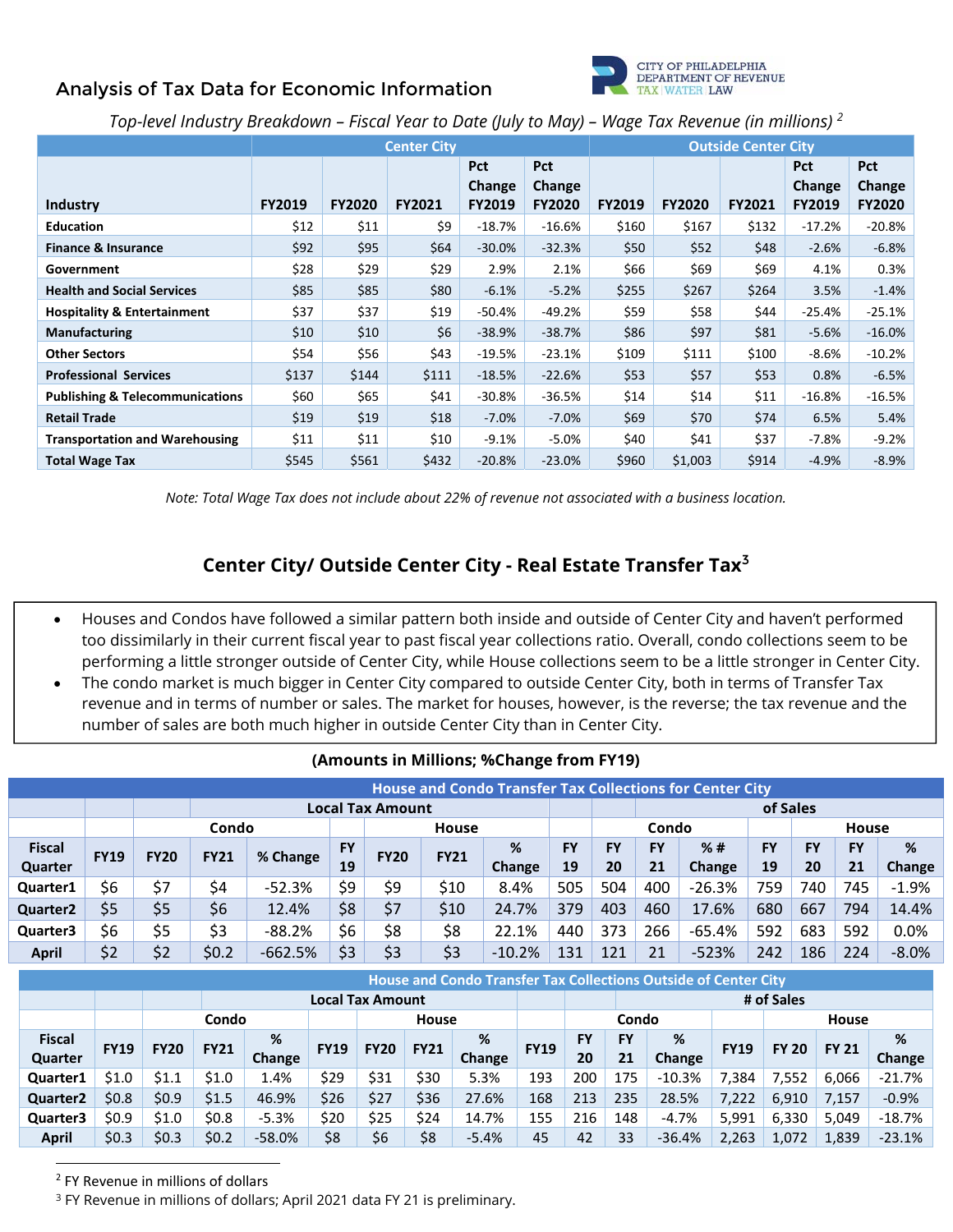

# **Use and Occupancy (U&O) Vacancy Exemption4**

- U&O Tax represents the current month's activity. The graphs below compare the Vacant Exemption amount to FY2019, the most recent fiscal year that didn't include pandemic activity.
- Fiscal year to date, the total Vacant Exemption amount is 27.5% above last year, and 22.1% above FY2019. All building types are up compared to FY2020 and FY2019 (except for other types, which is -1.5% compared to FY2019), but the Vacant Exemption for parking and entertainment, restaurant & hotel building types have increased the most.
- The total Vacant Exemption amount remained steady from April to May compared to FY2019. All building types below showed a decrease from April to May, except for retail and "other" building types.



# U&O Vacant Exemption by Period and Building Type: Percent Change from FY2019-FY2021

#### *Building Type Breakdown – Fiscal Year to Date – U&O Vacant Exemption*

| <b>Building Type</b>              | <b>FY2019</b> | <b>FY2020</b> | <b>FY2021</b> | <b>Pct Change</b><br>from FY2019 | <b>Pct Change</b><br>from FY2020 |
|-----------------------------------|---------------|---------------|---------------|----------------------------------|----------------------------------|
| <b>Total Vacancy Exemption</b>    | \$59,448,818  | \$56,909,227  | \$72,571,502  | 22.1%                            | 27.5%                            |
| Office Building                   | \$18,410,714  | \$18,355,839  | \$21,391,713  | 16.2%                            | 16.5%                            |
| Retail                            | \$7,336,220   | \$7,672,303   | \$8,743,800   | 19.2%                            | 14.0%                            |
| Industrial                        | \$6,652,490   | \$6,515,842   | \$7,013,989   | 5.4%                             | 7.6%                             |
| Entertainment, Restaurant & Hotel | \$5,748,269   | \$5,855,379   | \$11,792,763  | 105.2%                           | 101.4%                           |
| Parking                           | \$1,742,822   | \$2,341,756   | \$4,280,585   | 145.6%                           | 82.8%                            |
| Misc. Commercial                  | \$654,211     | \$643,302     | \$719,644     | 10.0%                            | 11.9%                            |
| Other                             | \$18,904,092  | \$15,524,806  | \$18,629,007  | $-1.5%$                          | 20.0%                            |

<sup>4 &</sup>quot;Other" building types include large apartment, nonprofit, condo, mixed usage, bank, utility, small apartment, garage, pier, and unclassified.